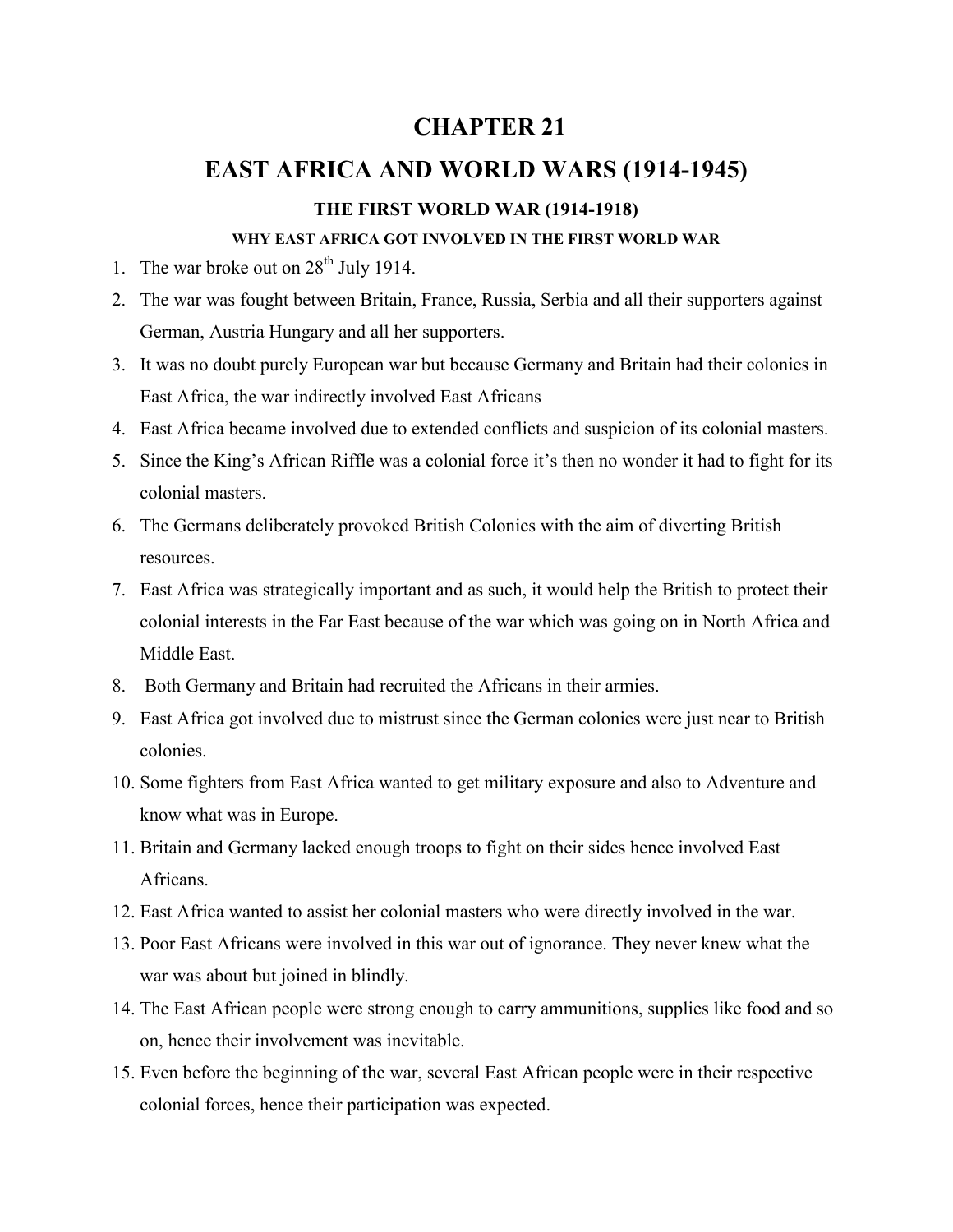16. It must be noted that East Africans fully got involved in this war and actually did the following: They physically fought in the war, they supplied food to the forces, they carried supplies like food, they carried the wounded soldiers, they drove heavy tanks during the war, they carried very big guns because they were strong and other East Africans prepared food for the army.

#### **HOW EAST AFRICA GOT INVOLVED IN THE FIRST WORLD WAR**

- 1. World War I was fought beginning on the  $28<sup>th</sup>$ , July 1914.
- 2. It was the first major war that involved almost the whole world.
- 3. The war was fought between Britain, France, Russia, Serbia and all their supporters against German, Austria Hungary and all her supporters.
- 4. It appeared purely European war but because Germany and Britain had their colonies in East Africa, the war indirectly involved East Africans.
- 5. East Africa therefore joined to protect the interest of their colonial masters, Britain for the case of Uganda and Kenya, then Germany for the case of Tanganyika.
- 6. Both Germany and Britain had recruited the Africans in their armies.
- 7. The Germans used about 2750 soldiers in Tanganyika.
- 8. But Britain on the other had more forces in East Africa than the Germans.
- 9. In East Africa, the German forces were under the command of Lettow Von Vorbeck who attacked the British railway to weaken them.
- 10. Britain also responded by attacking the German soldiers at Tanga Port.
- 11. At the beginning of the war, the Germans defeated the British.
- 12. To counter the Germans, the British later brought some soldiers from South Africa, India, Rhodesia and Malawi formerly Nyasaland under the command of General Smuts.
- 13. They also hired the Belgian forces to attack the German forces in Tabora.
- 14. With these forces, Britain started repulsing and defeating the German forces. They pushed them as far as Kilimanjaro Mountains.
- 15. Towards 1918, the German forces were pushed towards the southern part of Mozambique.
- 16. By the end of 1918, Germany was finally defeated in East Africa. Peace finally returned in East Africa.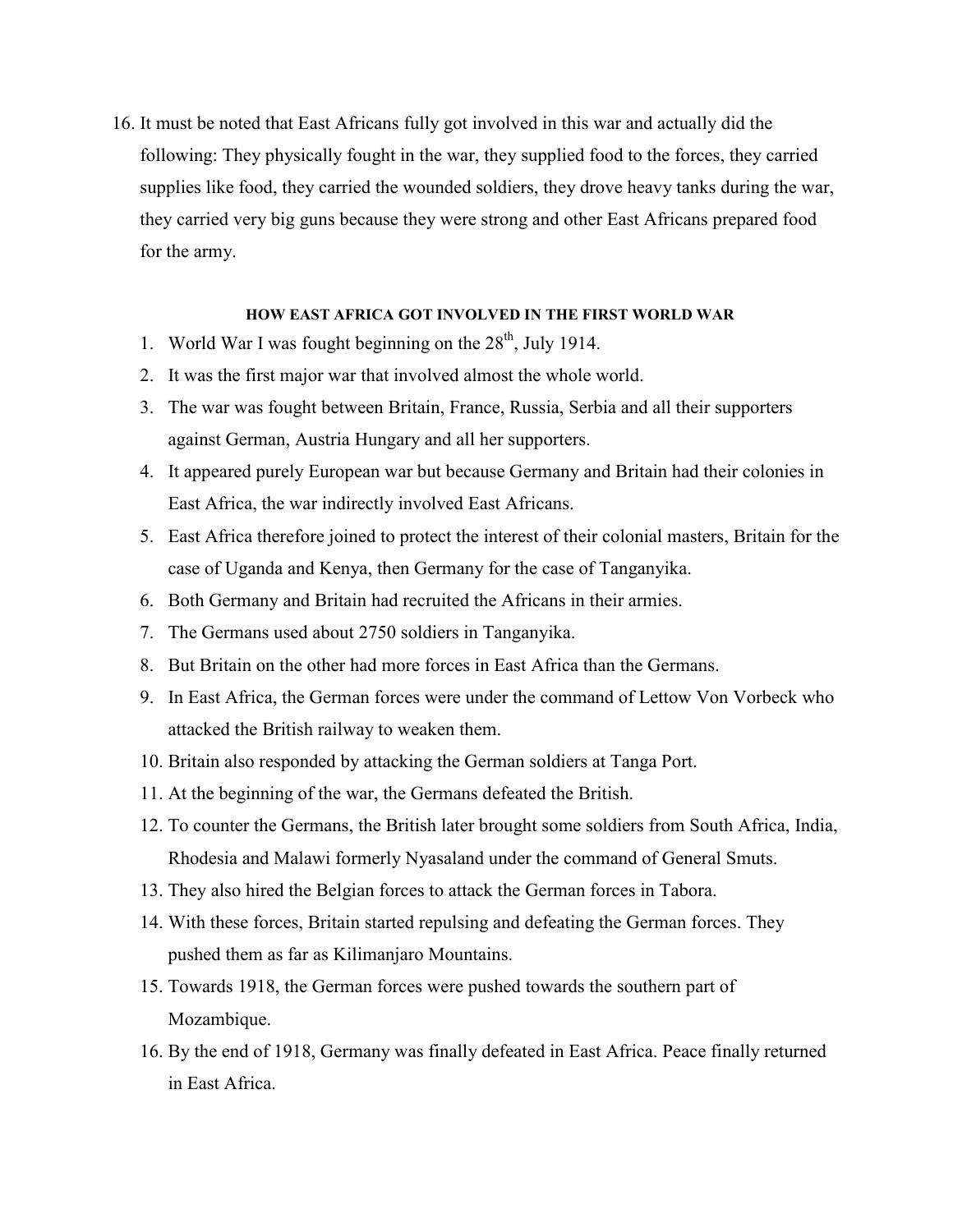#### **EFFECTS OF WORLD WAR I UPON THE PEOPLE OF EAST AFRICA**

- 1. It led to economic decay in East Africa.
- 2. It also led to rise of nationalism among the East African people.
- 3. The East Africans who participated in the war learnt to be more militarism.
- 4. It led to several deaths of East Africans.
- 5. Germany lost her control over Tanganyika.
- 6. It led to creation of ex-African fighters or ex-service men.
- 7. African got employment opportunities during the war, for example they worked as cooks, and porters.
- 8. It made the Europeans who participated to lose their superiority complex over the Africans. The Africans had seen Europeans cry, die and hence they knew that they were just like any other human being on earth. They also discovered that in Europe there were beggars and those severely hit by poverty.
- 9. It created some unity among the East African people against the whites.
- 10. The German defeat forced her to quickly surrender her colonies to the League of Nations, a newly formed world body to maintain world peace.
- 11. Britain took over Tanganyika in 1920 to control it on behalf of the League of Nations.
- 12. Indirect rule was introduced in Tanganyika by the British.
- 13. Many people were wounded and made disabled.
- 14. It led to economic depression (decline) of 1930's in Europe that affected the East Africa people.
- 15. The East African attitude towards the whites changed greatly. They never saw the need to respect them any longer.
- 16. The East Africans who were involved in the war leant new skills of fighting.
- 17. Famine and starvation due to general decline in agricultural production broke out.
- 18. Exploitation of East African resources intensified as European powers wanted to rebuild their economies.
- 19. Ranks and even medals were awarded to the East Africans which even today several old men are proud of.
- 20. Critical thinking and evolution of new ideas was realized in East Africans.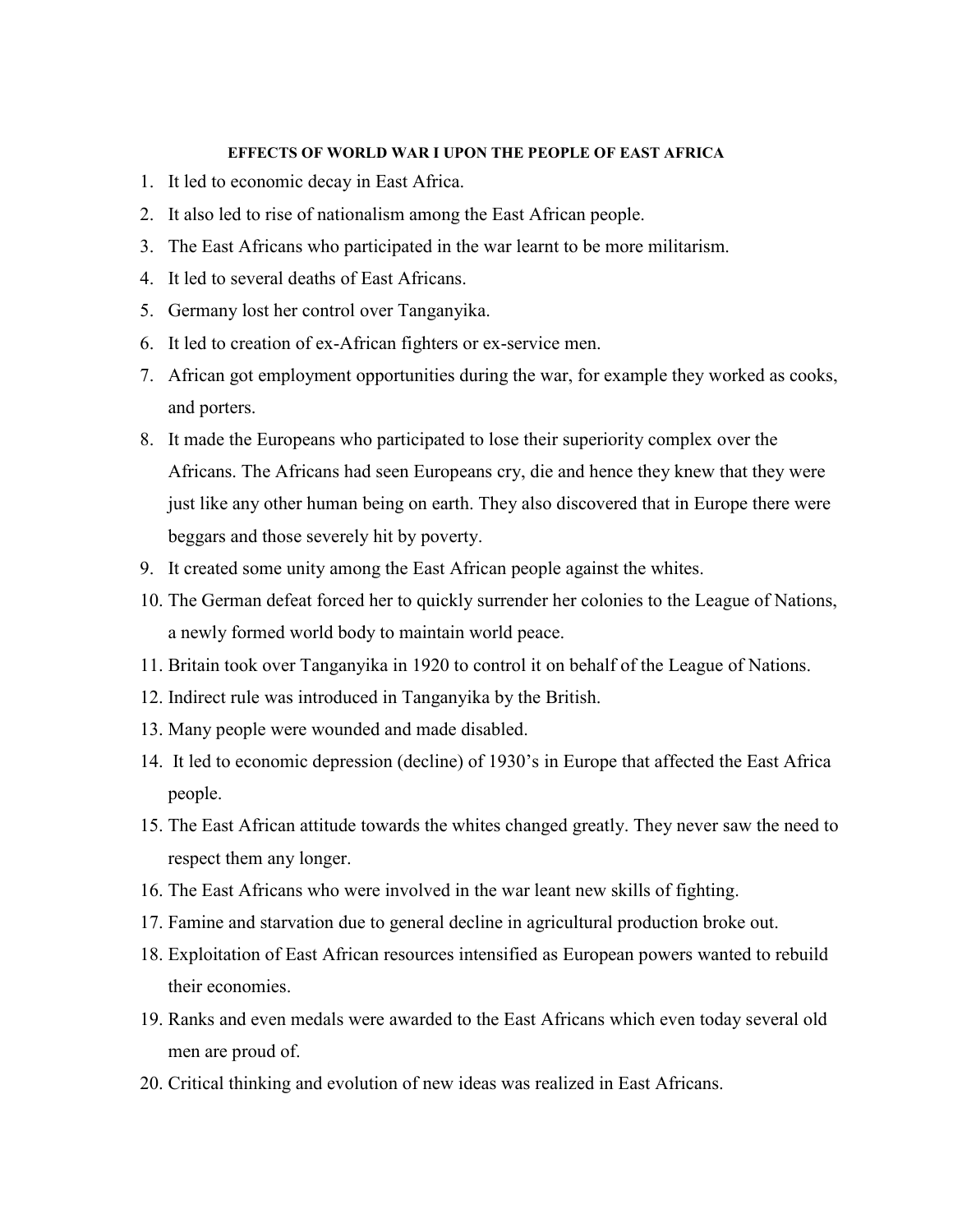21. European diseases like plague and meningitis were spread by the East Africans who were involved in the war.

#### **Revision questions**

- i. Why was East Africa involved in World War I?
- ii. How did East Africa get involved in World War I?
- iii. How did the war affect the people of East Africa?

#### **THE SECOND WORLD WAR**

### **WHY AND HOW EAST AFRICA WAS INVOLVED**

- 1. World war II started in 1939 and ended in 1945.
- 2. It occurred in Europe among Germany, Italy, and their friends against Britain, France, Russia, USA and their friends.
- 3. Once again East Africa was unable to remain neutral in this war although this time there was no serious fighting in any of the three East African countries. The reasons were:
- 4. East Africa was under one of the European warlords, Britain.
- 5. The Germans in East Africa supported Hitler, the war agitator, hence involvement of East Africa.
- 6. There was Britain in Uganda, Kenya, and Tanzania and her presence in East Africa made East Africa to get involved.
- 7. In the neighbouring countries of Somalia, Somalia, and Eritrea, there was Italy which was on the side of Germany against Britain.
- 8. Several soldiers of Kings Africa Riffles (KAR) were stationed on the Somali side.
- 9. Troops moved into Kenya and they were joined by others from Nigeria, Ghana and India.
- 10. East Africa also gave in large amount of money to meet the British war cost.
- 11. Italy attacked Britain in East Africa as one of the German friends.
- 12. Later when Japan joined the war on the side of Germany, Britain was forced to expand the number of her army, KAR in East Africa.
- 13. Thousands of East African soldiers went to India and Burma to fight on the side of Britain.
- 14. Others went as far as Madagascar.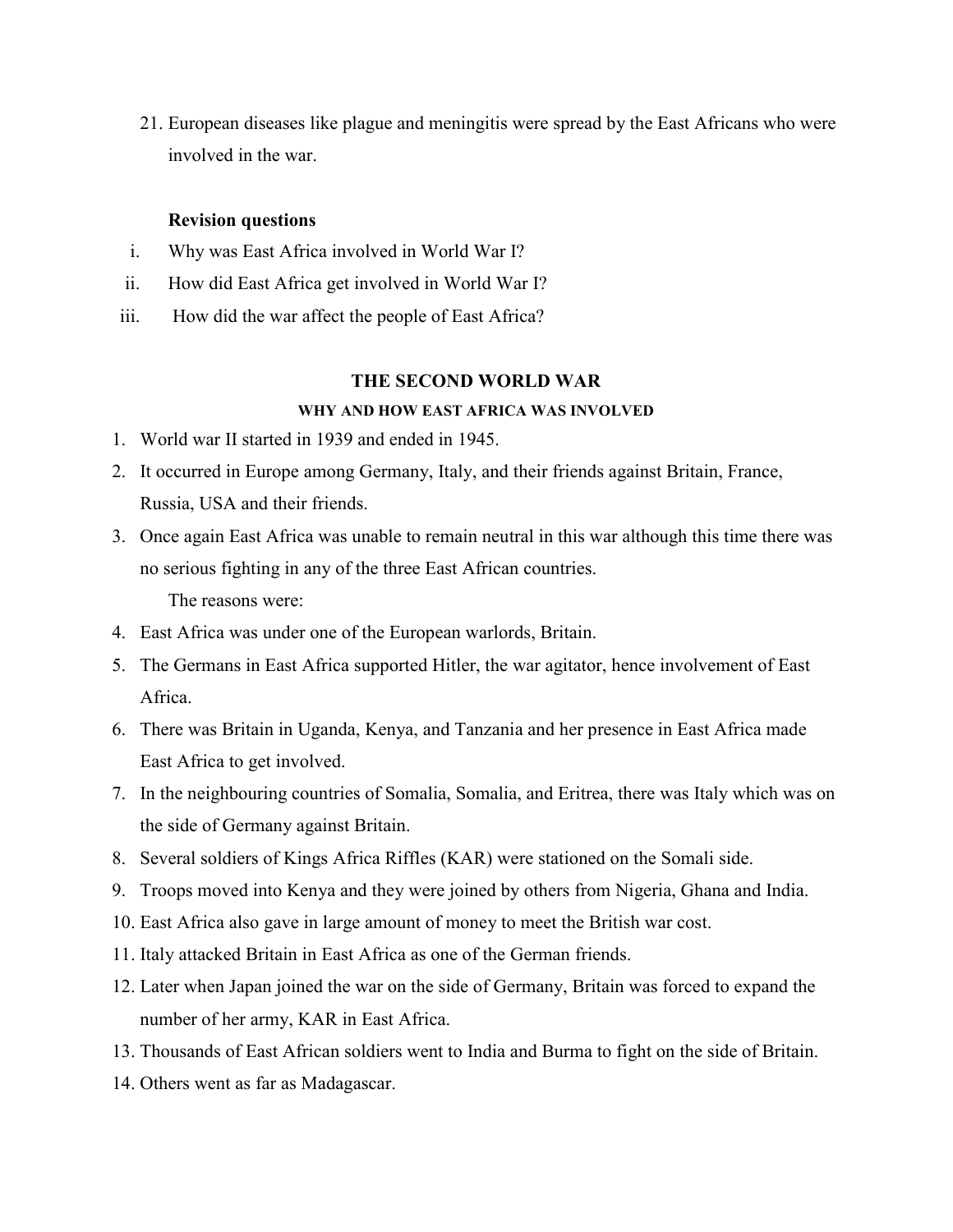- 15. The East African joined this war because of the old British and German conflicts.
- 16. The East Africans had a fear that East Africa will fall back under the German rule yet they hated the German rule.

### **EFFECTS OF SECOND WAR UPON THE PEOPLE OF EAST AFRICA**

- 1. The war had both positive and negative effects.
- 2. The effects were also political, economic and social in nature.
- 3. The war disrupted internal and external trade.
- 4. It disrupted agricultural activities in East Africa leading to famine.
- 5. Many people lost their lives and many more were wounded.
- 6. African family system was distorted as many men left their homes to go and fight on the side on the colonial masters. Families remained without heads.
- 7. Nationalism developed in East Africa with many political parties being formed.
- 8. The Africans lost respect for the whites as they saw them cry, die and being defeated during the war.
- 9. In Kenya the Asians and the Indian shops were looted by the Africans because they hated them due to their privileged positions.
- 10. Labour shortage hit hard the European factories leading to low production of manufactured goods.
- 11. The Africans in Kenya were encouraged to grow cash crops for the first time.
- 12. The war veterans or ex-servicemen came back with venereal diseases and other Sexually Transmitted Diseases.
- 13. After the Second World War, Tanganyika became a trusteeship of the British under a UNO provision towards self rule.
- 14. It led to rise of militant African Nationalism like Mau Ma rebellion.
- 15. The war brought misery and suffering among the East African people.
- 16. The East African fighters met with other oppressed group from West Africa, and India. They shared their problems under colonial rule and discussed how to get independence.
- 17. The Second World War led to the formation of the United Nations Organization to maintain world peace and prevent any other war from breaking out in the World.
- 18. The Italians were defeated in East African region and this marked the end of their threats to East Africa.